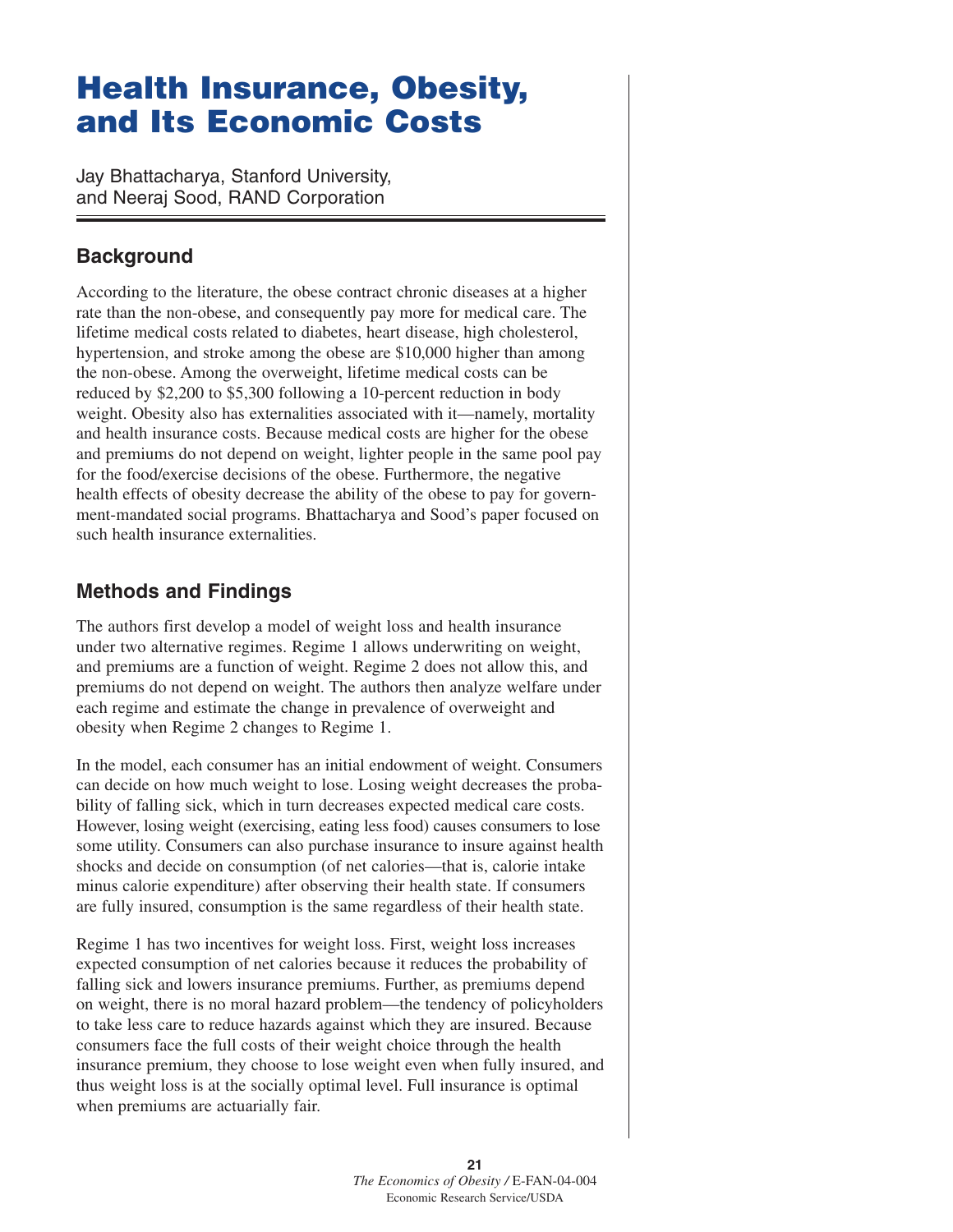In contrast, under Regime 2, consumers choose their weight without taking into account the effect of their choices on premiums. Premiums are set at the expected level of medical expenditures for the whole insurance pool. As long as consumers have some insurance, but not full insurance, weight loss increases consumption by reducing the probability of falling ill. However, unlike in Regime 1, Regime 2 has no incentive for weight loss through decreased premiums because premiums are independent of weight. Thus, weight loss lowers premiums for everyone in the insurance pool by lowering the expected level of medical expenditures, but consumers ignore this when making individual weight decisions. Weight loss creates a positive externality and is underprovided because consumers are not explicitly rewarded for the benefit they generate. Under Regime 2, full insurance is not socially optimal and consumer heterogeneity is not a necessary condition for this result.

A comparison of weight loss under the alternative regimes reveals that with full insurance, there is no incentive for weight loss when underwriting on weight is not allowed—consumption is the same regardless of the health state. However, if underwriting on weight is allowed, consumers can increase their expected utility as weight loss decreases their own premiums. With less than full insurance, feedback effects introduced by premium changes via the copayment rate are possible—that is, as consumers move closer to self-insurance or no insurance, the effect of premiums on weight loss decreases and less positive externality is created. Although weight loss is likely to be higher under Regime 1, this is ultimately an empirical issue.

To estimate welfare loss, the authors ran a simulation model under the two different regimes. The simulation setup consists of consumers choosing from one of three weight categories—normal, overweight, and obese. The choice of weight determines the distribution of medical expenditures. Differences among consumers are generated from different initial endowments of weight—overweight or obese—and the probability distribution of health shocks (likelihood of getting sick). The effect of weight on this probability distribution depends on different explanatory variables. Simulation parameters include the probability distribution of initial weight, disutility from weight loss, coinsurance, and consumers' utility.

For a given set of parameters of the weight distribution under each regime, expected medical expenditures and welfare loss from not allowing weightbased underwriting (CV) is estimated. Solutions are presented for the actuarially fair and unfair case.

Bhattacharya and Sood report the effects of copayment rates and the cost of losing weight on the different estimations. Optimal weight decreases with cost sharing. Weight is uniformly higher when weight-based underwriting is prohibited (except with no insurance). Per capita medical expenditures are lower with actuarially fair premiums. The difference between actuarially fair and unfair cases is not large, beyond modest copayment levels. At full insurance, the externality is largest, while at no-insurance the results for actuarially fair and unfair coincide. A modest copayment can substantially control the welfare loss when underwriting weight is not used. When losing weight has no cost, everyone does it—even when weight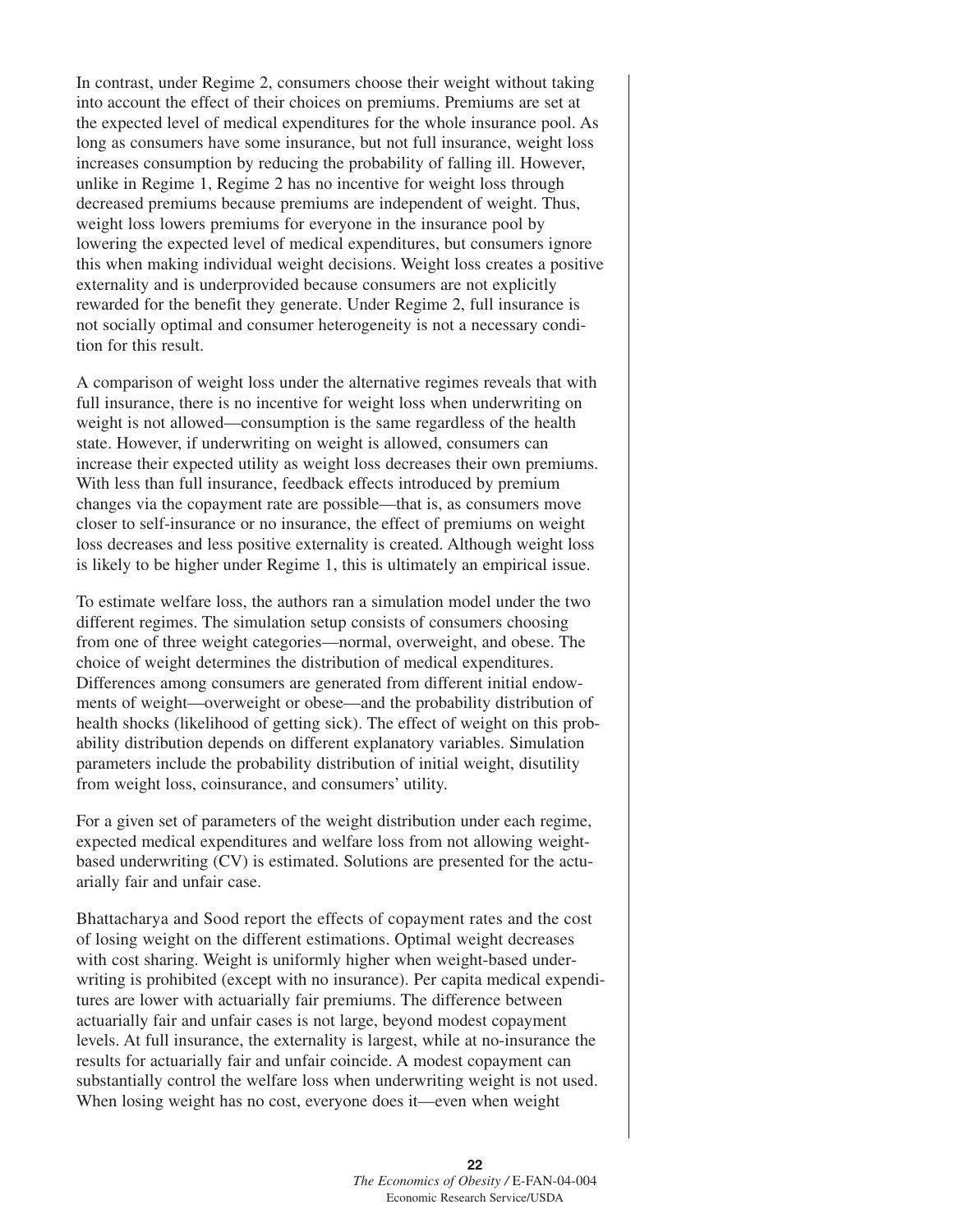underwriting is not used. When losing weight is costly, no one does it even when underwriting is adopted.

Medical expenditures grow more sharply with the cost of weight loss when weight underwriting is prohibited. Welfare loss from the negative externality generated by the lack of weight underwriting grows sharply with the cost of losing weight. It peaks when the costs of losing weight start to become prohibitive, even with actuarially fair premiums. According to the authors, the best estimate of welfare loss is \$150 per capita.

Obese and overweight people with health insurance impose significant negative externalities on normal weight people in the same insurance pool. This externality arises because weight-based underwriting of health insurance premiums is not practiced. However, the simulation results indicate that modest copayment can limit these external effects.

### **Discussion**

The model developed by Bhattacharya and Sood is similar to the Ehrlich and Becker (1972) type model of insurance, self-protection, and moral hazard. When health insurers do not underwrite on weight, people are heavier than Pareto optimum.<sup>3</sup> Furthermore, if weight gain promotes poor health, people are also sicker than Pareto optimum. The goal of this study was to estimate the impact of absent or imperfect underwriting on weight and health.

Theoretically, the implications of allowing underwriting in Regime 1 are that the insurance market internalizes the externality associated with obesity. Weight is socially optimal, and, with actuarially fair pricing, full insurance is also optimal. In contrast, when underwriting is prohibited in Regime 2, people ignore the impact of weight on others' premiums and as a result weight loss and full insurance are Pareto suboptimal.

### **Future Research**

Inevitably, the chosen structure of the model imposes restrictions on the finding. A key next step is to understand the impact of each structural assumption, either through theoretical investigation or sensitivity analysis. Conventional intuition about the economics of moral hazard is based on "price effects." Insurance lowers the return on protection, and with underwriting, insurance raises financial return on protection. But two income effects are worth considering. Without underwriting, low-risk types subsidize high-risk types. Introducing underwriting makes high-risk types poorer and low-risk types richer. This effect is complicated by the ambiguity of income effects: Weight loss does not always increase with income. Thus, introducing nonmonotonic effects of income on weight is important. Transferring resources from the no-loss to the loss state can make a person "wealthier"—this is the standard income effect. If protection is a normal good, then it creates some complementarity in insurance/protection. The strength of the income effect will depend on actuarial fairness of pricing and the nature of consumer's absolute risk-aversion (CARA, constant absolute risk aversion, or DARA, decreasing absolute risk aversion). A suggested

<sup>3</sup>A Pareto optimum refers to a situation where there is no way to reallocate resources in such a way that you can make someone better off without making someone else worse off.